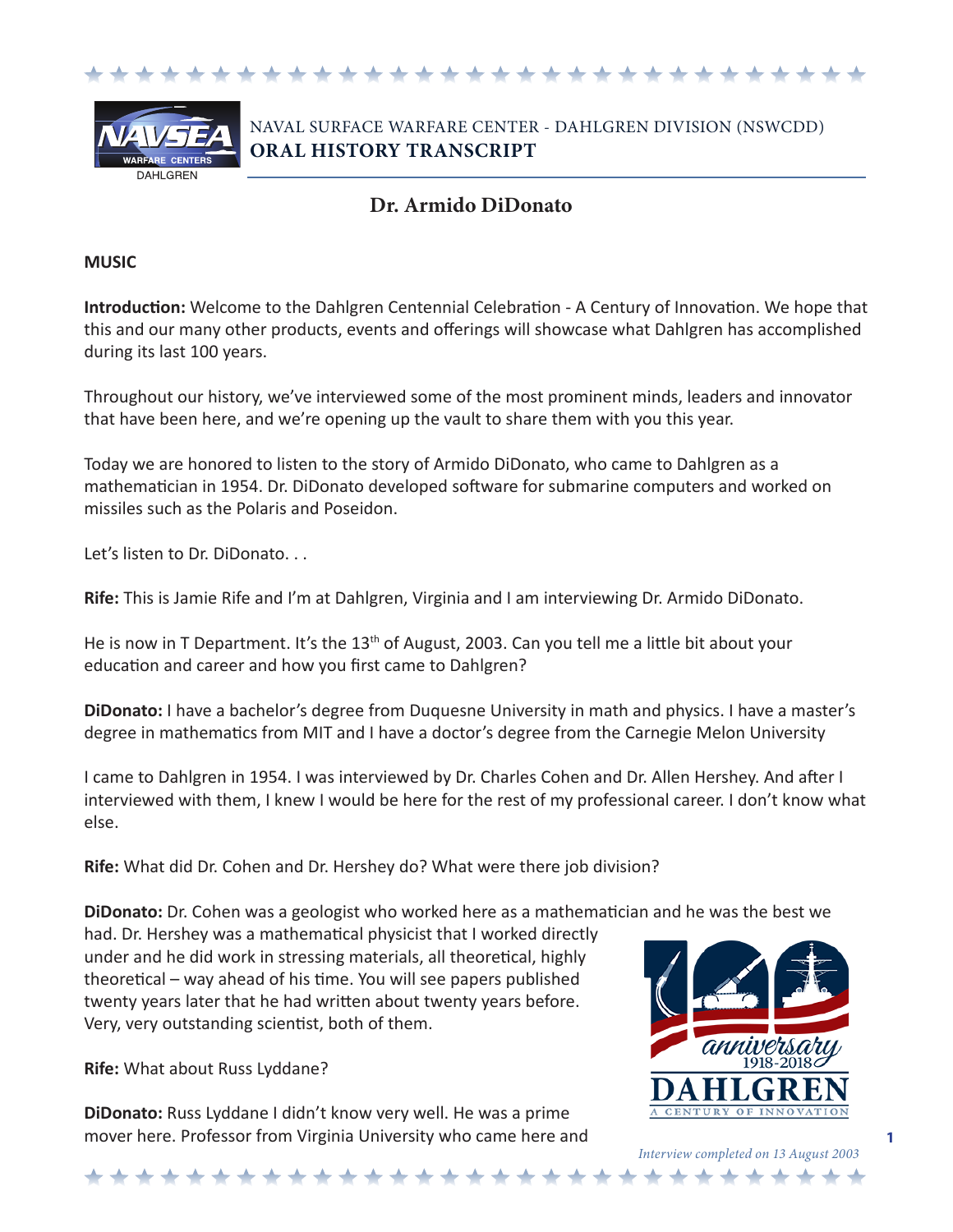was head of the department. He was a very good scientist and after he retired from here he continued to work for Dahlgren as a scientist in satellite theory.

**Rife:** What is your current position and responsibilities here? What are you doing now?

**DiDonato:** My current position is that I'm the staff mathematician reporting to the division head. What I'm doing now is I work on developing software, using mathematical and theory and ideas and physics for trajectories, for eliminating threats to our country from missiles.

**Rife:** When you first came to Dahlgren in 1954, what were some of your early responsibilities? What did you work on?

**DiDonato:** My early responsibilities in those days…we worked on ship waves. When the ship travels through the water it develops a lot of energy which is no value to it, just makes waves and how do you minimize these waves. So that was one problem we worked on. There were many other problems.

**Rife:** What about Polaris? Were you involved in that?

**DiDonato:** Polaris. . .I worked on mathematical sub routines for Polaris software. There routines were installed in the submarine computers, the computers about the submarines.

**Rife:** What about the mathematics involved in that? How complex was it?

**DiDonato:** It was in the early days of computers and the numerical analysis – which is what's involved – was not a well known subject. As a matter of fact, in all my education I never saw a course offered in numerical analysis in those days. So I came here not knowing practically nothing about numerical analysis and we all learned together here because we had this fabulous machine at the time, the NORC, and we made many mistakes because the few numerical analysis books that were out were not very good in the sense that they would tell you how something should be done and you would find that it wasn't quite the way it worked.

So we were pioneers and I don't know if anybody told you, but when got the NORC, we insisted that the arithmetic routines – add, subtract, multiply – the arithmetic operations, I should say, would be checked. That the computer would automatically. . . no computer up to them was check as far we knew. As a matter of fact, before that we had what was called Mark VI machines.

**Rife:** Mark II and Mark III.

**DiDonato:** Yes, II and III. And we had two of them. And if we got the same answer . . .run the same problem on both and got the same answer, we though well it's probably right. But it was just. . . as I recall they though very hard not to do that. Not to have checking, but we insisted on it and of course they really made IBM because they were able to start producing computers for checking procedures for arithmetic.

**Rife:** I'm actually reading Dr. Nieman's history of computer tech.



**2**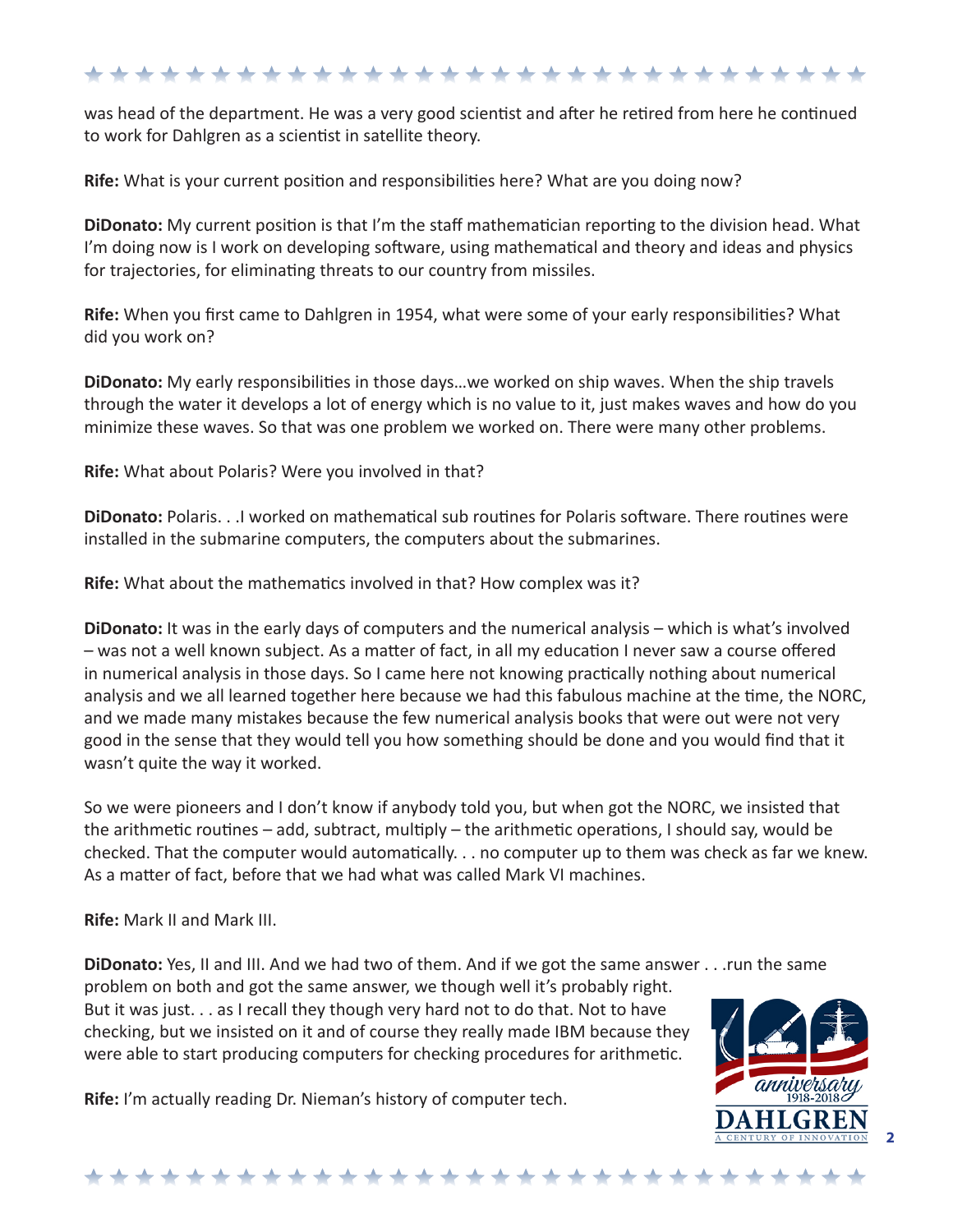**DiDonato:** Ralph Nieman, he was not a doctor

**Rife:** He discussed his battle with IBM to get them to do the auto-checking feature on the computer.

**DiDonato:** Not many people know that.

When I came here in '54 this lab – this program wasn't here – but this lab had about three Ph.D's, now we've got over 100. But it was ready to be closed by the Navy. There were two people that saved it, in my opinion, Ralph Nieman and Dr. Cohen. They essentially had nothing to show for that here. No plaques, which is kind of amazing to me. What they did, they had a battle royale with NOL, the Naval Ordnance Lab, which is now closed.

And we both wanted the NORC and Ralph Nieman, with Dr. Cohen as his technical person. He was a manager and Dr. Cohen was a technical person. They gave the arguments to convince the Navy to put it here. And it is a standing joke here, NOL never forgave us for that. But that's what saved this laboratory here, this center, it's a center now. Actually those two men were responsible and yet there's nothing, no plaques, no nothing. There's a lot of plaques for other people, but not for those two. It's funny the way history gets worked.

You can always say something, but. . . Dr. Cohen is still alive. It would be in your interest to talk to him.

He was a prime mover here. Tops. The most important man this laboratory had of everybody, of anybody, in my opinion. And he was a geologist who became a mathematician.

**Rife:** According to Dr. Nieman, regarding the Mark II, Dr. Bramble, at the time. . . because Mark II had been a solely Dahlgren effort. Dahlgren had brought Dr. Abel in and then Naval Ordnance Lab decided that they wanted it. So they made a pull for it and they had another battle royale in 1941 and as a result of that, it was actually NOL that initiated contacts with IBM to get the NORC. The Naval Ordnance paid for NORC and we still got it.

**DiDonato:** I mean the NORC, in spite of the fact that they originated it. But it was our good management checking the arithmetic that made that go and we had scientists from all over the world come here to run problems. It was the best computer of its time. And it only did fifteen thousand operations a second. It was a fabulous machine.

**Rife:** When was it retired? When was it superseded?

**DiDonato:** Oh I don't know. It was I would say about five years after I was here. That's just a guess.

**Rife:** Okay

**DiDonato:** 1960. Computers have moved along, it might have been a little earlier than that. Now you operate from a remote terminal and so forth. But in those days we would go down and sit at the machine with the operator and they had somebody in charge who would – Carroll North. And he would allot how much time you had. So you had like two minutes and the operators would actually

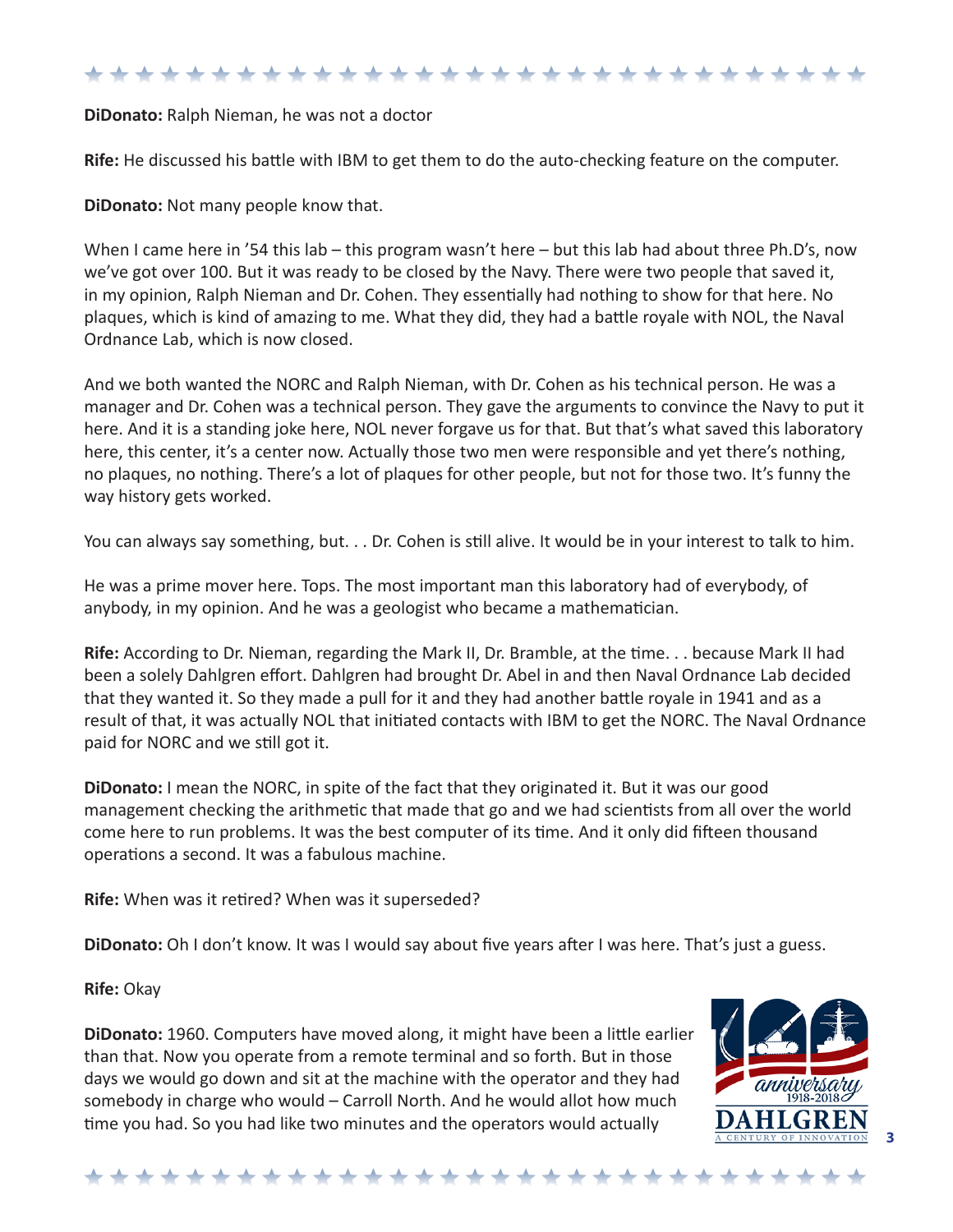punch in the starting instructions for you. Like you read them off to him and if he made an error, of course, some of your time was eaten up and you would go beg Carroll North for another minute, please.

It was really amazing how we ever got any work done on the level because that computer opened up a whole new realm of problem we could look at that we were never able to look at before because we didn't have the computing power. We begged for time on the machine. But, of course, there would be thirty people that wanted to get on and, you know. But you went down and sat at the console with the operator. So times have moved ahead.

**Rife:** What about satellite work and naval space command?

**DiDonato:** Lyddane came up but Casov is the one . . . he worked with Dr. Lyddane. After Dr. Lyddane left here, on trying to find how they could predict satellites that kept going around the world, after it had gone ten or twenty times, there were too many errors were starting to become introduced into calculations. How could they do that more accurately and more quickly to keep up with real time with what these satellites were doing? As far as I know they never completely succeeded in that.

But they were two, Casov and Dr. Winter was an astronomer here and he was very good. Dr. Lyddane was super. I think Dr. Lyddane went and worked with GE.

**Rife:** Yes, I think he stayed on the advisory board or advisory council.

**DiDonato:** But he was still very active in scientific work. They have an outlet here, NASA – not NASA – I can't think of their name. But they keep track of all the satellites in the sky. And that's not us, that's another.

**Rife:** I think it's called Naval Space Command.

**DiDonato:** Yes, Naval Space Command.

**Rife:** This is probably off the line of questioning, but it's on my mind right now and maybe you can help me and maybe you can't. During our first meetings here – this seems so mundane – but Captain Davidson mentioned that at one point – and I'm not sure if this was in the '60s or '70s - but because of complaints from gun firing that someone erected a billboard that said, "Don't mind their noise, it's the sound of freedom." Do you know anything about that?

**DiDonato:** No, never heard about that. The funny story is, you know, that – I don't think they do it much anymore, at least I don't hear them – but they used to test the 16 inch guns on the battleships and shoot the shells down the river. And one day a lady called from Colonial Beach.

And she said, "Something from you people landed in my yard. I wonder if you could come and get it. " {Laughter} It was one of the 16 inch shells. We told that story for many years. Another time I worked in one office and right across the hall was Dr. Cohen's office, and a shell exploded and a piece of the scrap metal hit his window and tore out part of the woodwork. Windows were made of wood in those days, the window frames were.



**4**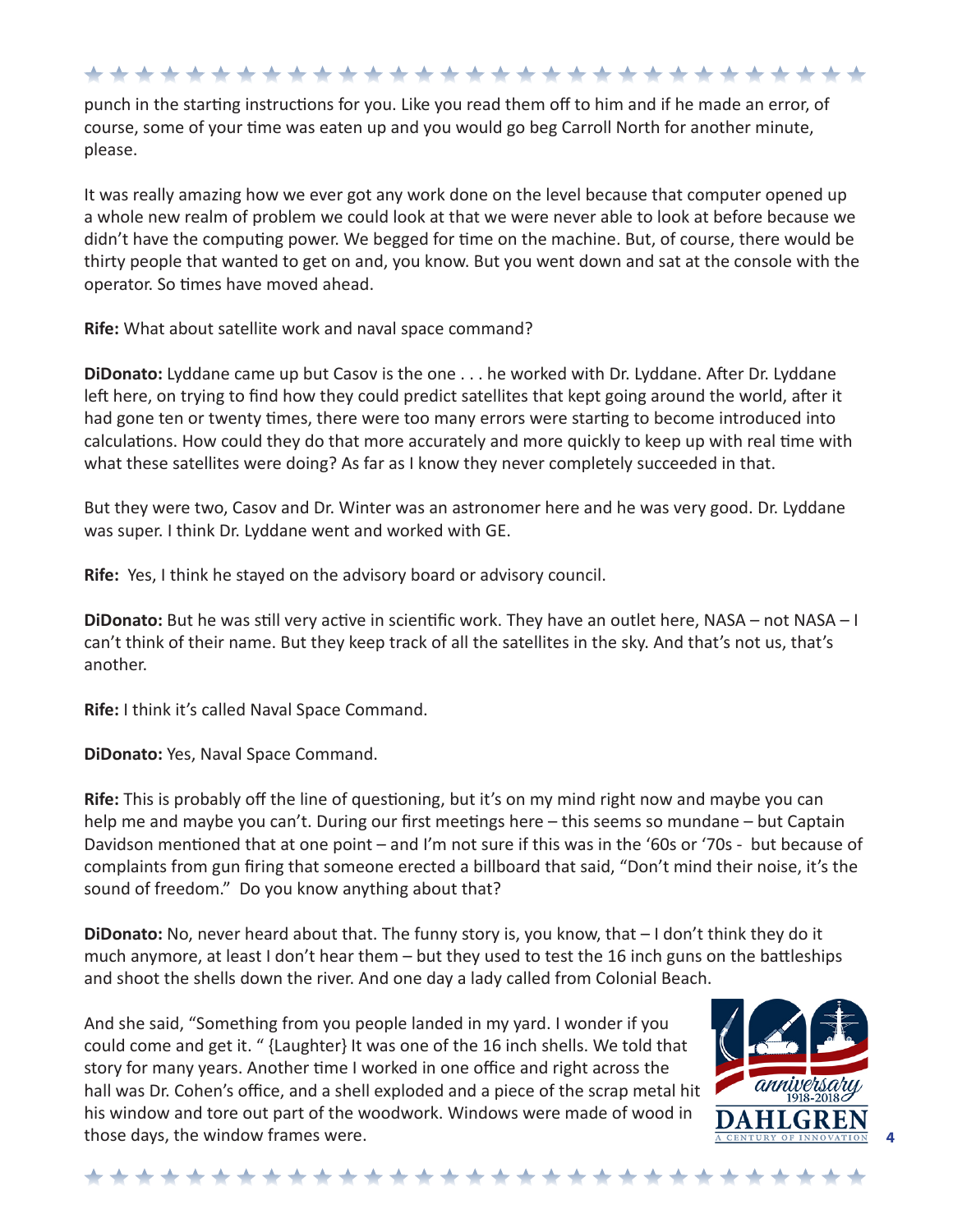**Rife:** Was he in the office?

**DiDonato:** I think he was in the office at the time. But you know. . .

But you know we all had to go look. But it didn't bother us at all. And the other thing is when they shoot those 16-inch guns they always sound the alarm before they shot it. And so, it's amazing how your mind becomes accustomed to that. But when you have a visitor, they would jump because the alarm wouldn't register in their brain, now there's going to come a big sound. And so we'd look at them full, you know, we should have told you. We got quite accustomed to them, they never bothered us and we were very near where they shot the gun at in Building 218. You probably what Tom Sherman is.

**Rife:** Yes, it's now G Department. It's actually where the NORC and the Mark II andII were housed.

**DiDonato:** Our offices were . . . that's building's still here. I'm surprised they haven't torn it down. It's a very nice building.

**Rife:** It's still humming inside, very busy there.

**DiDonato:** The library's there. So I never saw that sign you were talking about, but I heard of it. I never heard anybody complain about the guns.

**Rife:** In the '60s, urbanites coming down from DC were starting to populate. . . that's when the first commuters were starting to sort of travel outside of DC to set up their homesteads and upscale, suburban people, maybe in LaPlata, maybe a little bit closer who were setting up their cottages beside the river were the ones who. . .

**DiDonato:** I'm sure there were complaints, but I didn't hear about it nor did I see it on paper.

**Rife:** There were age-old complaints going back even in Indianhead and actually Indianhead, that instituted the plot that more less forced the Bureau of Ordnance to make a decision to move hidden caliber guns to Dahlgren was a very similar incident in which a 16-inch projectile – because at Indianhead they had to shoot straight. Well the 16-inch glanced off a gauntlet and traveled a mile down the river and landed through farmer Swan's house, and wrecked his kitchen. He was pretty easygoing about it but his wife was not a happy camper so Indianhead, they had to go fix their house completely using station labor. And then shortly after was when the Bureau made the decision to set up Dahlgren, because of that.

**Rife:** K Department in the '60s. . .what were of the things you in the '60s and '70s that you worked on?

**DiDonato:** Well I told you about developing software for the submarine computers. Polaris was a big thing in those days

**Rife:** What about Poseidon, was that more of the same?

**DiDonato:** Polaris was the first one as far as I can remember and then Poseidon followed. And the same of problems. . . it was a much better missile so it moved

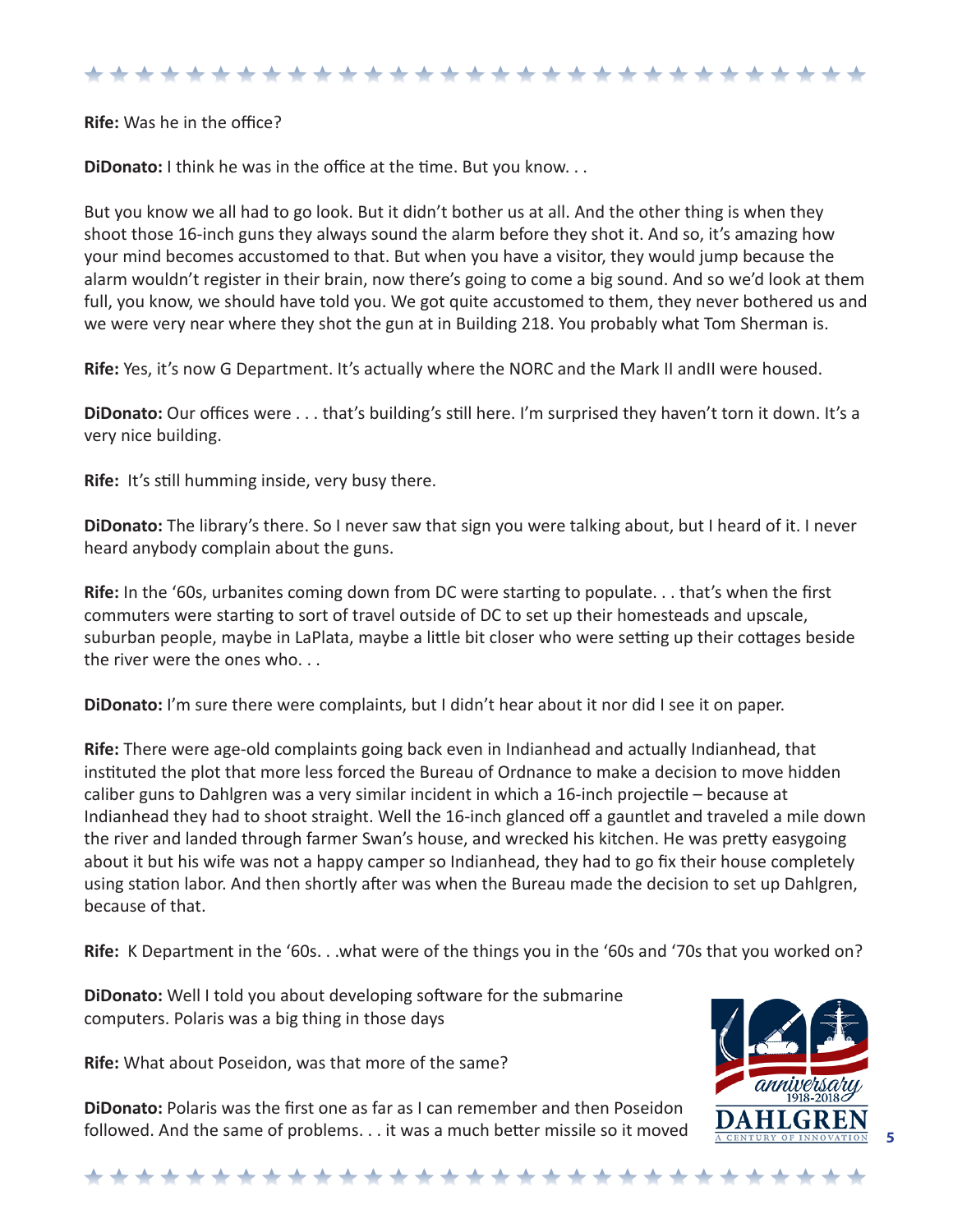further and you could get higher up in the sky and so forth. And the accuracy that they required was higher, and so it took all the problems you had before and magnified the difficulties and they were all solved here with cooperation from Draper Laboratory. Draper was a first-rate outfit, to this day they still are. They worked very closely with us here.

**Rife:** What about the military? One of the things that were found in the 1930s and the 1940s was that the military had a great deal of resentment against mathematicians, scientists, engineering personnel, and that in the '50s when Dr. Lyddane and Dr. Cohen began transforming into a science station, that that sort of diminished. What kind of relationships have you experience with the military?

**DiDonato:** That's interesting. In the old days - and I'm talking of when I first came and probably for five or six years later and much before me – civilians could live on the base. It was a very nice place to raise children. I raised some of my children here. We had a school on the base up to the sixth grade, I think, and all run by government teachers, they were civil service people. And the military lived on the base as well. And as far as I was concerned we got along just fine. They had their own society in some situations, but in a lot of things, like my wife belonged to the flower club and there were military and civilians mixed up in that. But there were some things military-wise such as raising money for funds of their own, stuff like that, they didn't.

I thought it worked very smoothly. I never heard of a problem where there was an open hostility or anything like that. There were some military that didn't realize that value of the civilians, that the base was open because of the civilians. But they were few and far between, most of them were very nice. We also had an aviation group here, navy flyers, and they were really a partying bunch. They partied a lot and were in their society in those days. There were dances every month at Como Club. And because were on the base and there wasn't much to do except whatever you generated for yourself...

Your kids could play in the street with no problem, very few. It was very small then. But it was a very nice place to live. As I said, I knew that I wasn't a failure if I got promoted and went ahead, that I would be here the rest of my life because it had clean water, it had athletic fields and a gym, and tennis courts, and the work was great. And I always felt, if you wanted to lay this equipment, go with the government. Even when I was young man, I kind of realized that. And that's been true to this day. So that's the reason I felt I was set here. They had clean water, clean air in those days. I was just beautiful here.

But it's not as nice as it used to be.

**Rife:** What happened to the Aviation Department? They don't fly the planes out of here.

**DiDonato:** Not anymore, that's all gone. But in those days, they did and you could actually, if you had something to do in Texas or something, they would fly you there, if you wanted to fly. But they trained

here, the aviation group. And those hangars are still here. But all of that is gone. I think they have a private flying club here but, you know, just something like that, but I don't know. Sometimes they test helicopters here. I don't know much about that but they might be navy flyers that are doing that, I don't know.

**Rife:** How would you describe the culture here at Dahlgren in the K Department or the T Department, as you work now.



**6**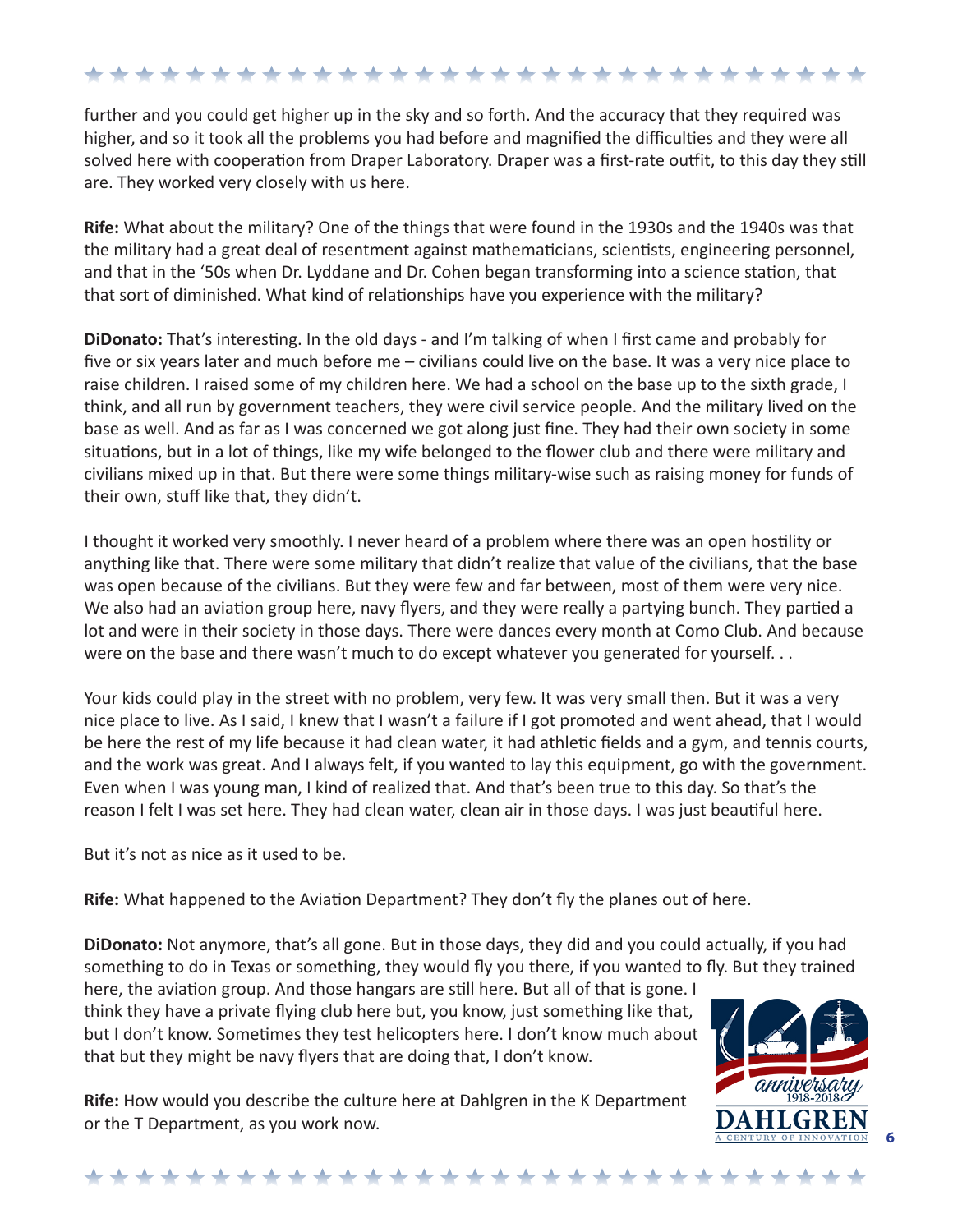**DiDonato:** The culture has changed a lot. I don't know if this is something on the record or not, but in the old days they had a lot more confidence in the navy scientists when we came here. And we said, "This would be a project to work on." Or admirals would actually have the navy scientists together in meetings and saying, "Tell us what we should be developing. Tell us what we should be doing." And so we had a lot of freedom without a great deal of concern for money. Of course if it didn't cost as much in those days as it does today. Today it's mostly contractors who do most of the work and I just get the feeling that the navy scientists don't have the impact nor the respect that they once did. So that's my picture of the culture.

The managers in the old days were scientists and so they understood the problems of scientists. Today the managers are business oriented. So culture has changed tremendously.

**Rife:** Well, that's something that we've noticed that it tends to be like a corporation rather than a military science station.

**DiDonato:** I worked with DuPont before I worked here there couldn't be a nicer company than DuPont. But it was more corporation. I wanted to just do science work but I didn't want to be a professor either. And I thought, " Well, the government is maybe where I should go." But that's culture's all changed. I used to recruit and I would have a hard time recruiting today. It's just not as ideal a situation. . .place to work as when I came.

There's such a focus on money that . . . scientists can't work like that. I mean you've got to be given the freedom to think and the freedom to be uninhibited by the money factor. And we didn't have those problems in the old days. It was like, what is this project, how good is this project, what will it do for the navy, and that was it. If we said, "The navy should do it," it got done. So we felt very important in those days and we feel less important today.

Now there are exceptions to that like our GPS work. That's a man you should talk to, Allen Evans.

He's our major man in GPS. GPS is where everything gets done now for locating where you're at, where missiles should go, and all the guidance is done in the GPS. He's one of the leading experts in the world.

So there are exceptions. Scientists in their work, using his value and so forth, but most of the others is mostly contracting now that gets the challenging research type of work. We're more or less relegated to checking it. Which is important, very important too. But in the old days we were the innovators.

**Rife:** How about Barney Smith, did you know Barney Smith?

**DiDonato:** Yes, I knew him. He was okay. He wasn't Ralph Nieman.

But they have a Barney Smith award and so forth. They don't have any Nieman award, but they should. You know, when they give an award at the end of the year, they have a Barney Smith award. I don't know how that originated. Barney Smith was ok.

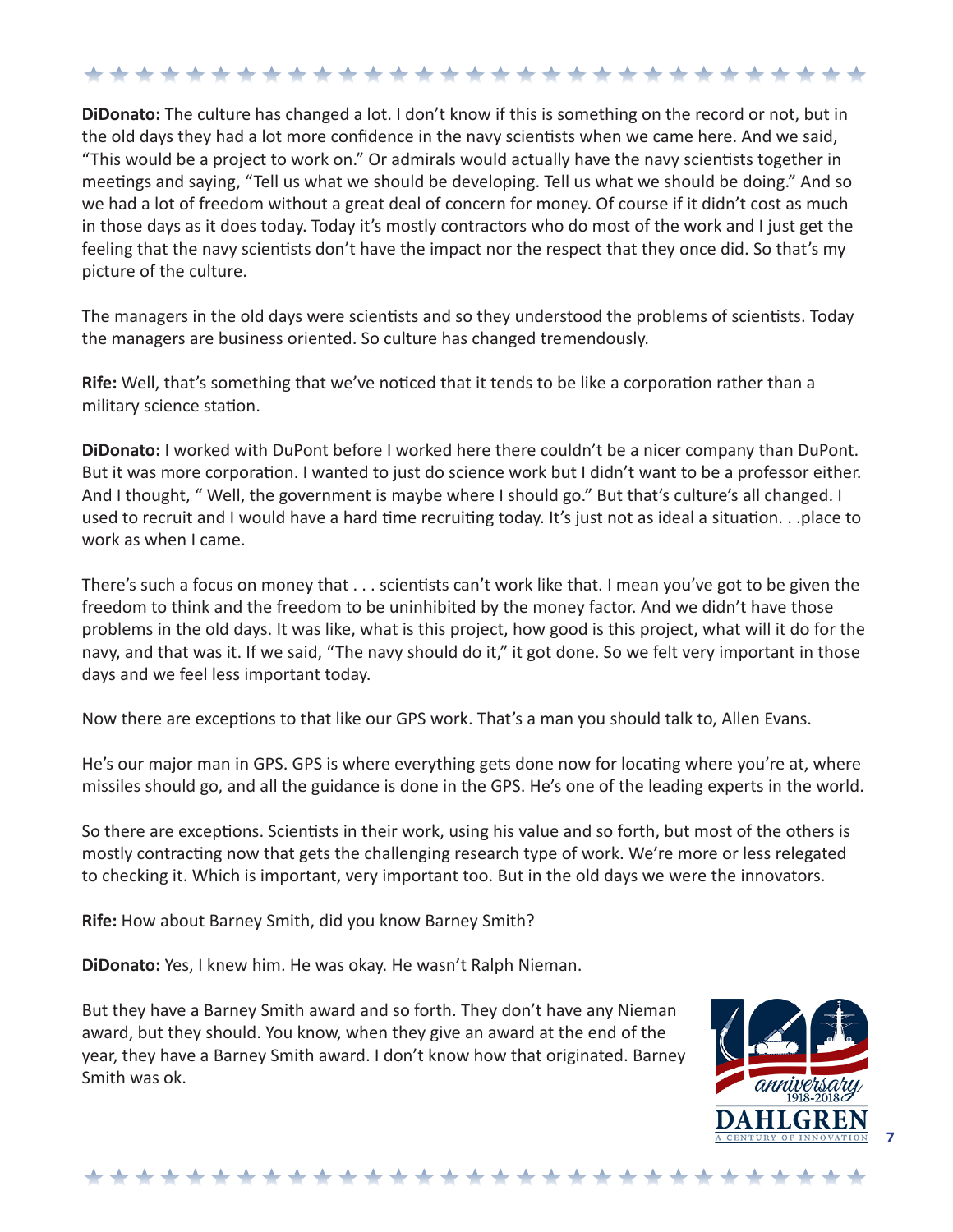**Rife:** Well, what can you tell me about Nieman. He came down from Harvard with the Aiken machines.

**DiDonato:** He was a bachelor's degree programmer. He simply was a bachelor's degree, but in those days, you know that was pretty good. Today it's not so much, you need an advanced degree. But he was a programmer and he wasn't a bad programmer. But he needed – remember the group of scientist was small here in those days. In our group there were about five of us. And so . . . and there were two or three other labs and they had about five people. There was one chemist on the station and so forth. So Ralph Nieman was our programmer and he became head of the programming section, which had maybe ten programmers, five programmers.

And Lyddane was leaving. I believe it was Lyddane leaving. I might be wrong, it may have been somebody before him. But anyway they offered the head of the lab position to Dr. Cohen. He said he didn't want it. They offered it to Dr. Hershey. He said he didn't want it. So from what I understand they got to Ralph Nieman and offered to him, like, "What are we going to do, you know, we need somebody to head the lab" But he hasn't shown as a terrific leader or anything, but he's excellent. He turned out to be unbelievable. Given that opportunity, that window of opportunity, he made this lab into what it was. And he did with the technical expertise of Dr. Cohen. The two were a marvelous team. He was really responsible for this building and I remember how hard they had to work. Congress had to pass a bill to have this building put up.

Yes, That was. . . and Nieman and Cohen carried the ball on that. Well, of course, with the captain and so forth, you know. And the head of, well it wasn't the center then, the head of Dahlgren, whatever it was called.

**Rife:** It was technical director at the time.

**DiDonato:** Yeah, technical director, right. And so, but nobody wanted the job. Nieman took it and he was in it, I don't know how many years . . . he had so much insight. I remember going to him one time and saying, "This is ridiculous what we have here. They give us the responsibility for these weapon systems that can involve lives and so forth and then they do something stupid which is a complete contradiction at the kind of responsibility." I said, "You should do something about it, Ralph" –that was his first name, And Ralph said, "I'll tell you something Armido." He said, "We could do something but we may end up with something worse." I never forgot that. And so he was that kind.

And this particular situation I'm talking about is rather interesting. Through the years there may – and I don't know if you should print all of this. I'm just giving you a feel for things of how some of us old timers see things and you'll have to filter it and take what you think is worthwhile. But they decided we needed some ethical training. So they would require that we go some months to the theater and listen to a lecture on ethics. And so I went to Ralph and that's what this story is all about. I said, "Ralph, this

is ridiculous. They trust us with all this other stuff, now they're going to say well we're not sure you're honest." It was so ridiculous. I mean . . . but as far as I know  $-$  and he said  $\ldots$  the other thing Ralph taught me was, if it's not good for the navy, it'll go away.

And that's been my experience in fifty years here. And I tell all these young people, you know, they'll come in and say, "Can you believe what they did now?"



**8**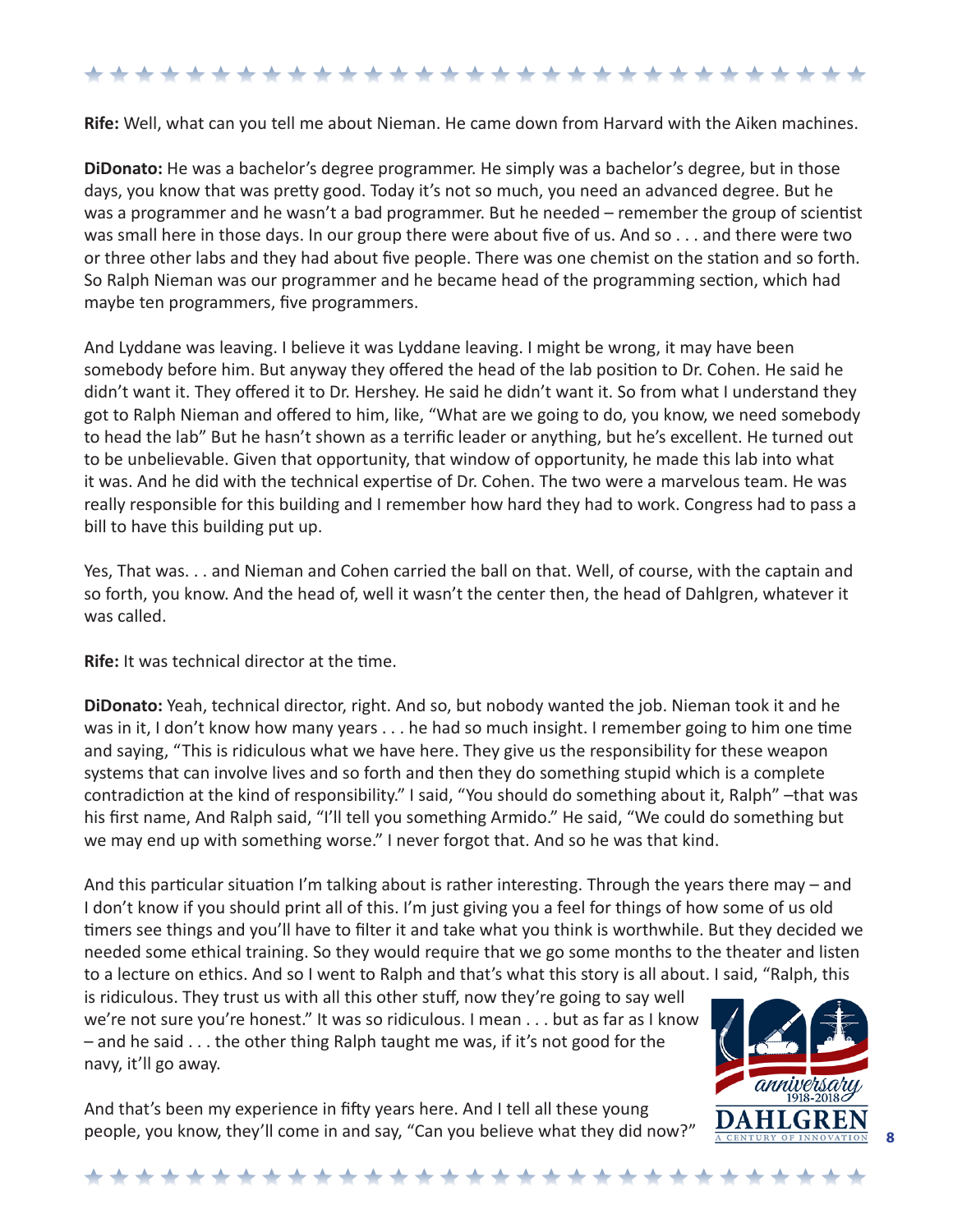I'd say, "Look, that's no good fundamentally. Don't event worry about it. In two years we won't even know it's here." And that's been my experience, everything goes away. So I said to Ralph, you know, "This is crazy, this is inconsistent." And that's when he told, you know, you may end up with something worse if we do something. It'll go away, because its ridiculous. And sure enough, I think it's still on the books, honesty or ethics meeting.

**Rife:** How about Dr. Cohen? What kind of guy was he?

**DiDonato:** Quiet, tennis player, brilliant.

He had two properties which are very, very hard to find. One, he could get down and sit in on a technical review where somebody was presenting something they had developed and he could listen to that and he would ask the most critical, penetrating, questions immediately. And I never understood how he could do that. I mean, it didn't matter whether they were talking about a chemistry problem or a trajectory problem or a software problem, he somehow could get the gist of it and ask the right question. And that's why he was Nieman's right-hand man.

The other thing he had he could see the future. I mean that tongue in cheek sort of. He knew what the navy was going to need. And that's how he saved . . . he really is the one who saved the base because when the navy came and said we're going to need something on Polaris, how to compute these trajectories so we can get them home in where we ant and so forth, he was able. . .he and Nieman were able to say, "We already got it. We have it." NOL didn't have it. It was his foresight. In those days, you see, you could work on a problem with having to find money. So that's the thing that's missing today.

I'm jumping around a little bit, but . . . so he had the power to look at this problem and he had also the ability to know that they were going to need this. The navy was going to need this mathematical development of computing trajectories and the software for it. And so when they cam to say, "Well we need." We already got it." So we got the work. And that's how . . . and that's still here today with Trident. We still have the full responsibility for that. And he had foresight. He had an ability to know what the navy needed. I rarely seen a man from here as highly respected in Washington as he was. When he went to see a captain or an admiral, they listened to him. So that's what I can tell you about him.

And he lived on the base. See all these people lived on the base on those days. So we were like a happy family, you know. It was very different than today where people live in Fredericksburg, Colonial Beach, Richmond . . .

**Rife:** How about their successor? The people who came after them. Are there any that stand out?

**DiDonato:** You know, I don't know about successors. We had a lot of good scientists come. There were a lot of top-notch people and they stayed for many years.



**Rife:** How about Rob Gates?

**DiDonato:** Rob Gates, I don't know too much about Rob Gates. I think he was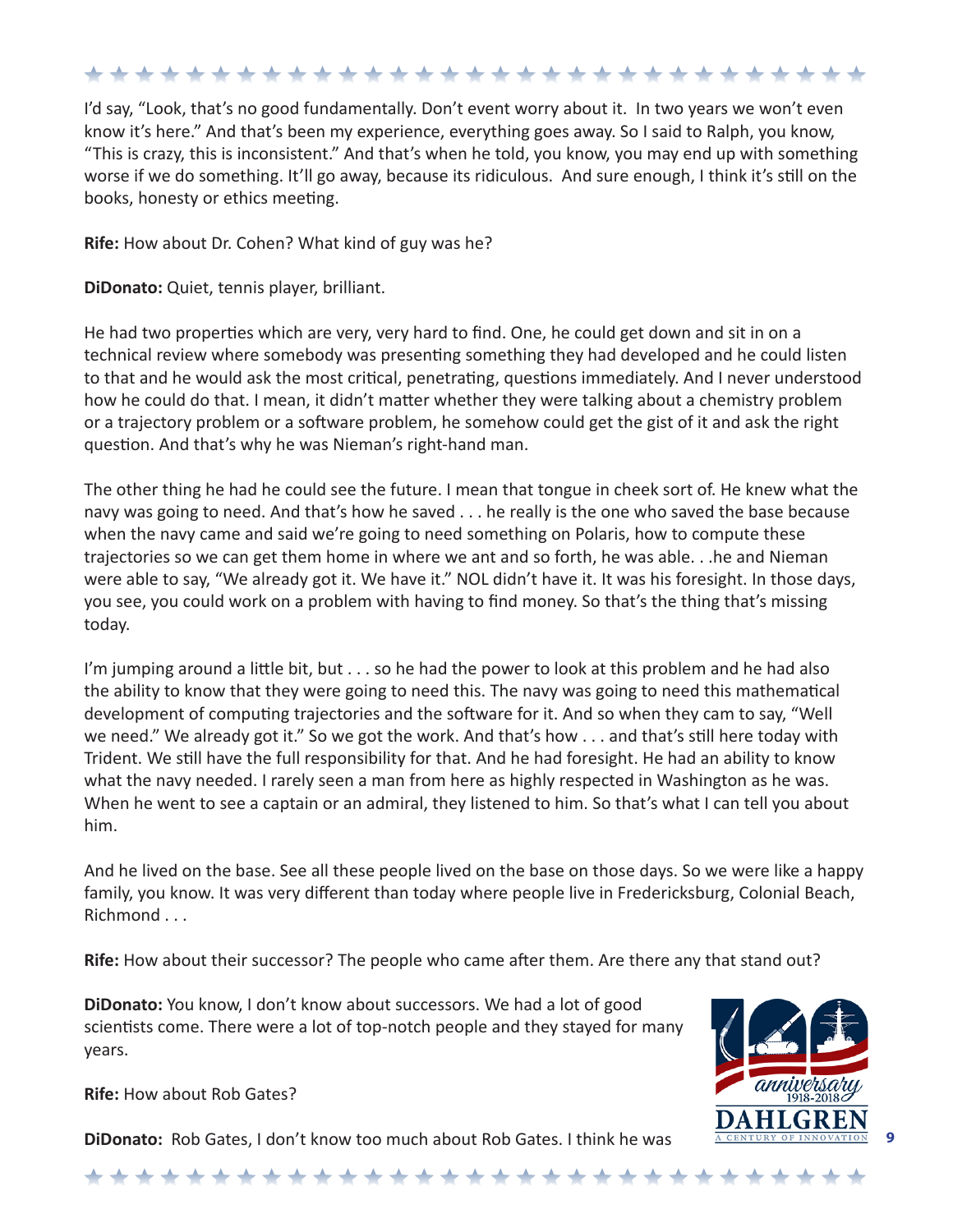in one of my graduate classes years ago. He evidently is very well liked and he's done well for himself here. You know, he's advanced and I remember him just as a regular employee. He's a division head now I believe.

He's very well like and his ability, he's pretty talented being in the position he's in.

**Rife:** He does a lot of work for administration, especially during the bracks.

**DiDonato:** That's the impression I had, that he's done that kind of work.

**DiDonato:** Robert Ryland.

**Rife:** Robert Ryland, okay.

**DiDonato:** Well, you're hearing me talk so you can follow from that. He's the one who designed this building. He's an electrical engineer from MIT. And he was our main man with the NORC, for keeping it up. Because you had 15,000 tubes in this machine. Something would go out every day with 15,000 tubes. I mean.

**Rife:** Just from the heat.

**DiDonato:** He maintained and filled the whole bottom floor with air conditioning, super air conditioning. And most of the other people that keep the NORC up used to go in at night and give two minutes, five minutes, or whatever. And the machine would break down.

**"**Oh no. How long will it take to fix?" Well they had these tubes, radio tubes and it would be like a module, like five or six radios just push it in and take it out, just like that. So they had to find which one of these to replace of these 15,000 tubes. There must have been 5,000 of those things.

So they wouldn't be able to fix it so they had to call Bob Ryland. He would come in and he'd say, "Armida," he says, "What part went bad?" "Well, in my arithmetic part didn't give the right answer." "Okay," he says, "I'll find the trouble in fifteen minutes." And he would take out his blueprint of the NORC and just logically follow what was done. And he would walk over and pull out one of the tubes, fix that one, and it would work. A brilliant man. And he was head of the . . . he had Ralph Nieman's job and he might have had it right after Ralph. He might have been Ralph's successor.

But he was very, very good. An excellent scientist, excellent . . . he designed this building which I think was a super building in those days. Now, you know, obviously with all the remote control [inaudible]. In those days this was a fantastic building. So that's Robert Ryland.

Let me see if I see anybody else I can tell you about. I don't know if this is worth anything to you.

**Rife:** Oh absolutely.

**DiDonato:** Okay. Hershey is in there. He lives in California. He is probably close to ninety now. I don't correspond with him anymore.



# \*\*\*\*\*\*\*\*\*\*\*\*\*\*\*\*\*\*\*\*\*\*\*\*\*\*\*\*\*\*\*\*\*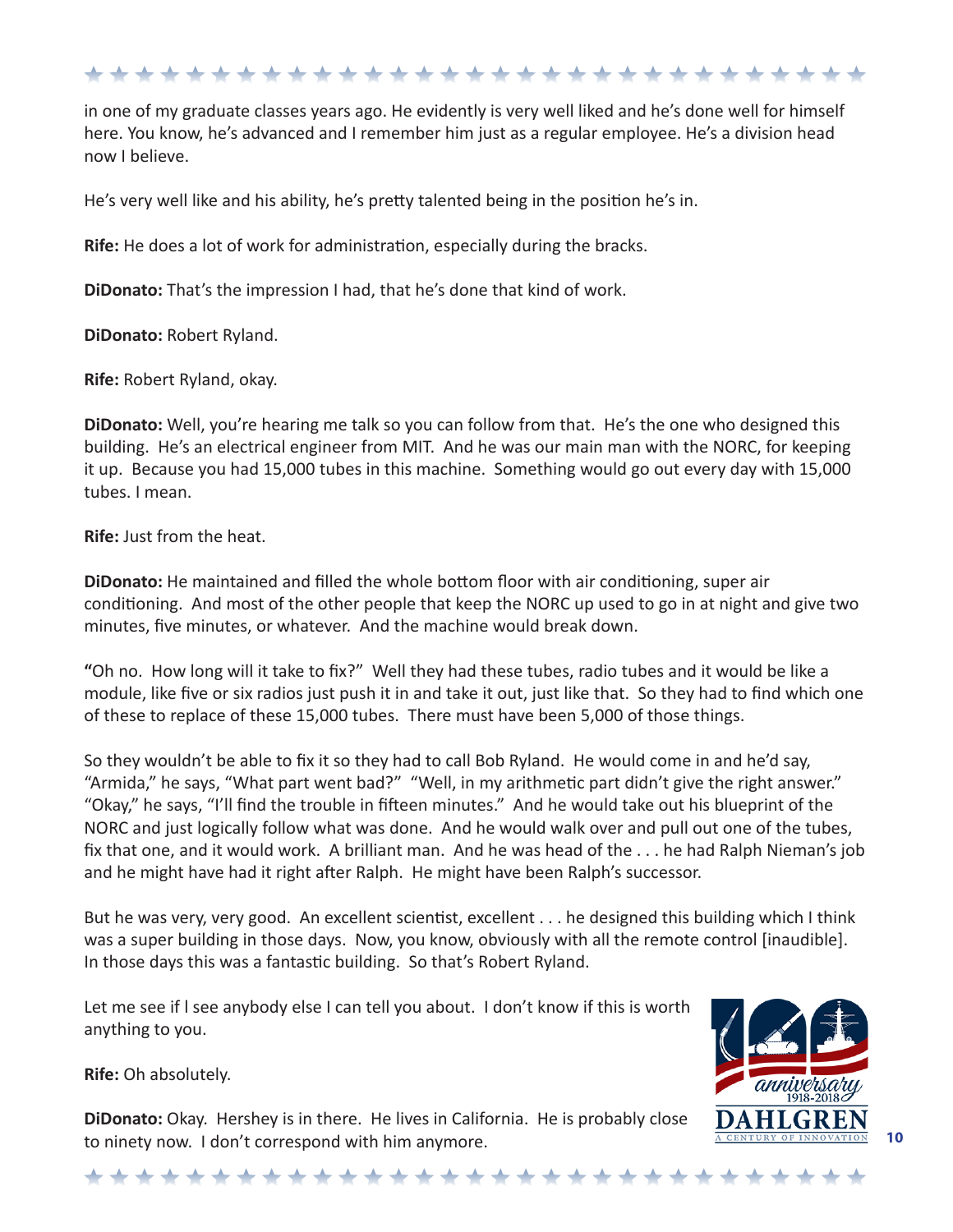#### **Rife:** That's Dr. Hershey

**DiDonato:** I told you about him, that they were the two scientists here and that's when I first came to work for them. I worked under him and learned so much from him. And he's close to ninety. Then here's another man you should write something about. Milton Jarnigan, Dr. Jarnigan. Have you heard anything about him?

**Rife:** No I haven't.

**DiDonato:** Fascinating man. He was . . . I think he's the only genius I ran across in my lifetime. And that's including being at MIT. A real genius. I mean, he could do things like, oh, can you tell me October 2 in 1898, what day of the week that was and so forth. [laughter] And he liked nothing better for you than to ask him, "Can you give me a pi that's [inaudible]?" "Oh sure," and he'd write it right down. But that doesn't mean he1s a genius, but he worked for me directly and he was a genius, this man. And he solved many important problems here. He was . . . I'll tell you a few quick stories about him since you asked for stories.

He had a Ph.D. from Duke University. He was a Rhodes Scholar, a tennis player, because to be a Rhodes Scholar you had to have some kind of athletic. And that's quite an honor to do a Rhodes Scholar. And he was hard in many ways because he was a genius. I mean, he wasn't like most of us. But one time for that book of records that-what is that book called-you know where people try to get their name in?

**Rife: T**he Guinness Book of World Records

**DiDonato:** Yeah, that's it. So these two ping-pong players wanted to see how long they could hit the ball back and forth and you know, they would . . .

. . . two or three hours. So this man had told me the story said, "Well there's only one guy to do this and this is Dr. Jarnigan. And this was when he was a young man before he came here. So these two guys hit for like five or six hours and he was there. This guy said, "I went to the show and came back and he was still counting there." So he could things like that. But he was, as far as I know, the only genius I ever saw in our . . . because you know geniuses, you know, don't come along very often. It was never a problem that I gave him that he couldn't either solve or show that it was so difficult that we didn't have a contributing power at the time to do it. Very, very brilliant man. So you can have this and if you don't . . . if you use them and don't want them anymore, you can return them.

Are you familiar with this book, "Fast or Faster?"

**Rife:** No sir, I'm not.

**DiDonato:** I'm amazed because this is the whole . . . since you're an electrical engineer, you might enjoy reading this book yourself This is the book on NORC that was written by two of the people at IBM, called "Fast or Faster," in 1955.

**Rife:** Wallace Eckard and Becca Jones. Yes, Eckard was an IBM honcho. AD: So do you think this would be a valuable .